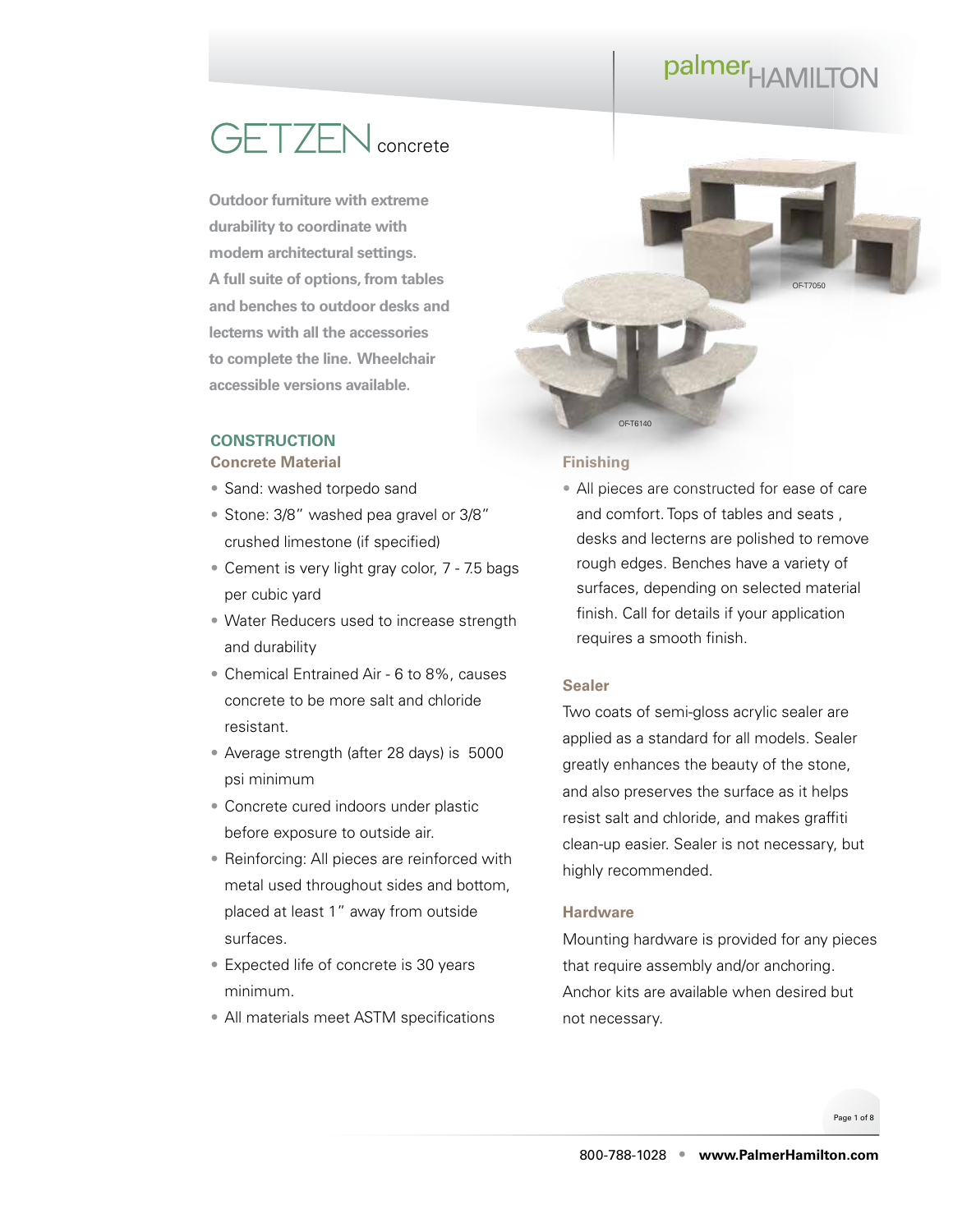**GFT7FN** 

### palmer<sub>HAMILTON</sub>

**Tables, desks and benches for enjoying the outdoors while learning, dining and relaxing.**

### **TABLES WITH SEATING**

See chart on page 6 for more details.

- Three distinct styles offered: dramatic geometric contemporary and graceful, soft-edged traditional.
	- Contemporary tables are 40" square with two or four seat options.
		- 36" square pedestal tables with separate stools.
			- Traditional design 40" round and square tables with attached seating for 8 or design option for 6 plus wheelchair access.
- Traditional tables have option to install an umbrella coupler for possible use, and a holder can be ordered to secure an umbrella.
- Optional checkerboard, backgammon board, or custom logo art available for all tables.

#### **BENCHES**

OF-T7000

OF-T7050

OF-T6240

See chart on page 7 for more details. Several styles of benches are within our line. Available in all color options.

- $OER5624$ OF-B5726
	- **Campus Benches** are simple shapes with solid sides and 18" seating height.
		- 24" and 30" square.
		- 26", 36", 42", and 48" diameter stools.



- 48", 60", and 72" lengths, 14 inch width rectangular benches.
- 77" long curved solid side bench with angled vertical sides and rounded corners for a sleek, dramatic appearance.
- **Plaza benches** are one piece designs that are slab seats on sturdy legs. They are manufactured and delivered as one piece. Straight or curved models. OF-B5921
	- 58.5"(2 legs) and 72.5" (3 legs) lengths, 14" deep seating, 17" height.



OF-B56722418

Page 2 of 8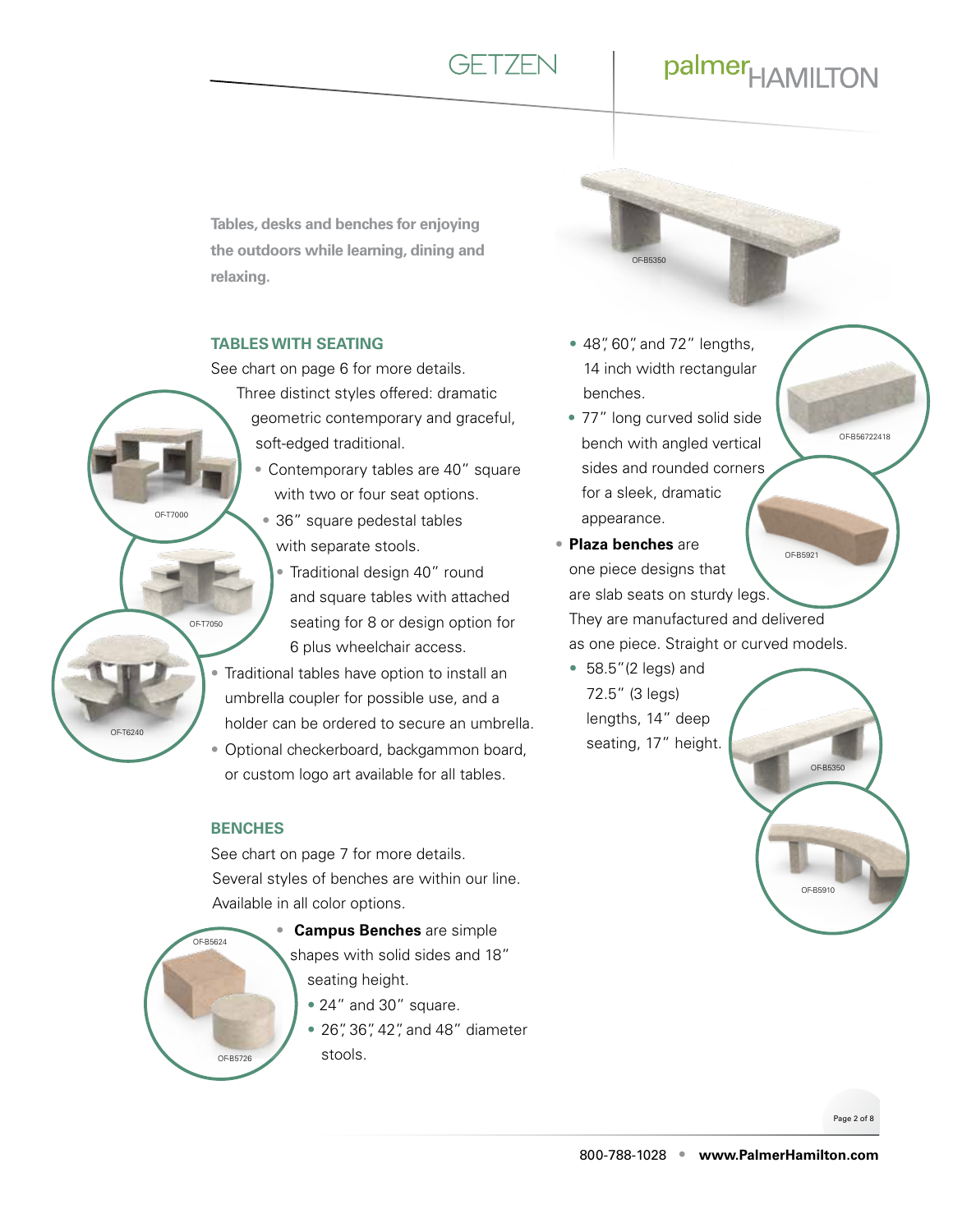![](_page_2_Picture_0.jpeg)

**Create a space to gather outdoors to learn or worship.** 

### **OUTDOOR CLASSROOM FURNITURE**

See chart on page 7 for more details. While our benches can form a perfect arena setting, we also offer desks that have a seat and writing surface, plus a lectern for the speaking position.

- The lectern has a 24" x 20" x 2.5" surface with a stainless steel metal book rest, mounted on steel posts holding the surface 37" in the front and 44" at the back. There is a location for an informational plate on the front for identification or a memorial note. Lectern is mounted on a concrete slab 48" square, 3" thick.
- The desk is a surface of 24" wide, 19" deep and 2.5" thick mounted on a steel post. Seat is 18" diameter, 18" high. A slab is provided for stable setting. It is tapered for a possible curved arena setting.
- All necessary hardware is provided for assembly.

![](_page_2_Picture_8.jpeg)

Page 3 of 8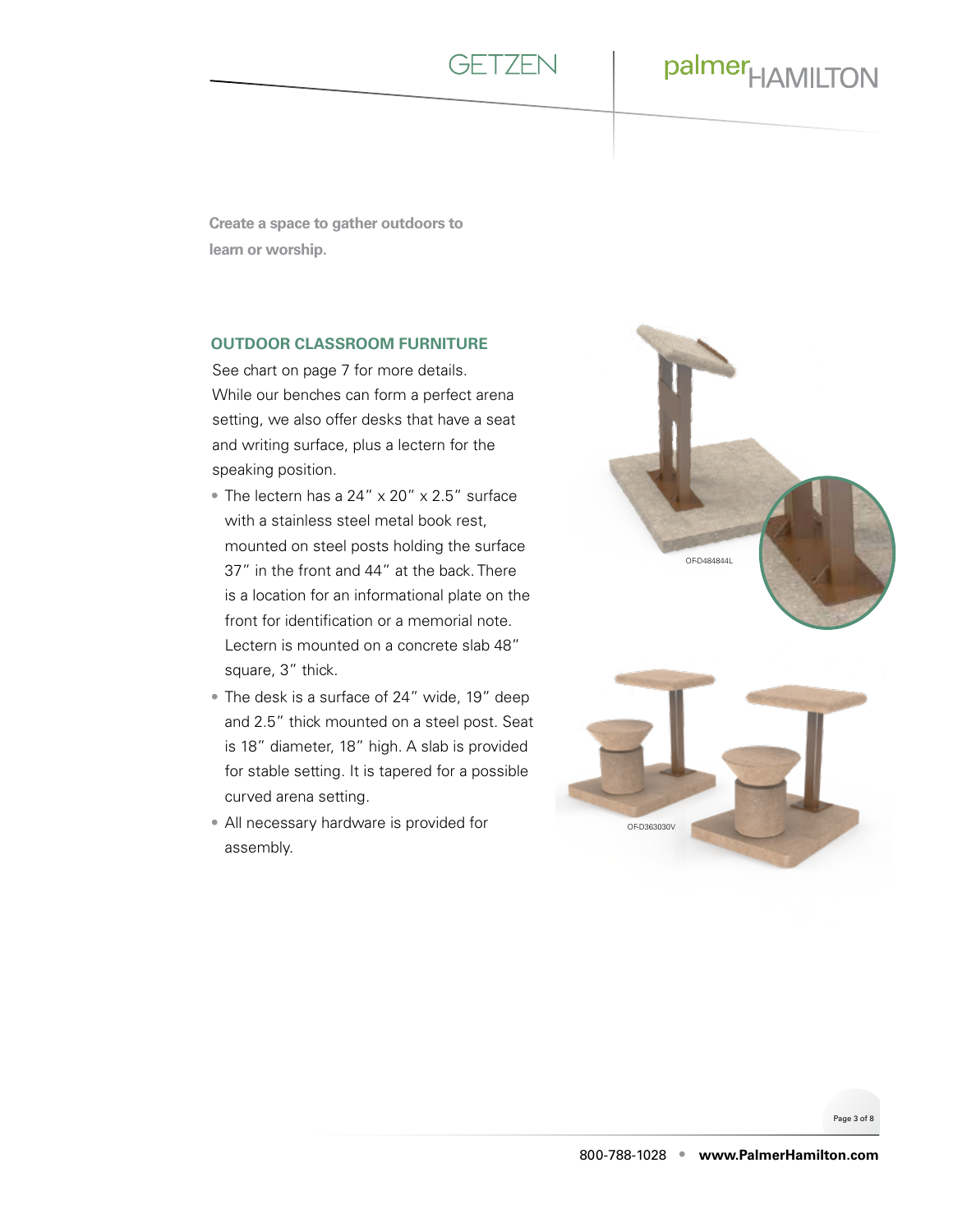![](_page_3_Picture_0.jpeg)

**Accessories to create a full environment that coordinates.**

### **WASTE RECEPTACLES**

See chart on page 8 for more details. To coordinate with the full line of outdoor furniture, we also have waste receptacles in matching concrete colors and finishes. These are also sturdy and attractive pieces on their own, for any outdoor setting.

- All cylindrical in design, each unit has 26" outside and 22" inside diameter, and 32" height.
- The capacity is 41 gallons, provided with a 32 gallon plastic liner that is easy to handle. This liner has a 21" diameter leaving 1/2" to drape garbage bag inside the unit.
- Metal inner liners are available by special order.
- Each unit has a 4" square drain hole in bottom.
- Bottom area resting on ground (23" Diameter, 2.885 sq. ft.) resists tipping.
- A concealed bolt down anchor can be used with holes pre-drilled in bottom (hardware not included).

We offer three different lids

- Flat powder coated brown, 11 gauge steel lid with central hole, inset 1/2" from top. Heavy duty hinge is secured to concrete and welded to lid.
- Plastic dome covers with strong retainer cables
	- Plastic dome covers in standard brown,

![](_page_3_Picture_15.jpeg)

with solid green, blue, and red available as special order.

- Single or two sided entrance styles.
- Domed tops bring height of unit to 41.75"
- Retainer cable is 12" long galvanized flexible aircraft cable, 2000# breaking strength. Cable is spring-loaded to hold dome down and keeps it off ground when emptying unit, and provides resistance to vandalism.

### **ACCESSORIES**

See Price List for details.

• Game board table tops. Painted directly onto concrete and protected by acrylic sealer. Backgammon and Checkerboard designs

![](_page_3_Picture_23.jpeg)

standard options; logos and custom graphics can be created in this method.

- Special order commemorative plates for lectern.
- Coupler can be ordered to facilitate use of customer-supplied umbrella.
- Umbrella holder available to insert in coupler for umbrella stability.
- Anchor kit of stainless steel angle and hardware available to attach benches to existing surface.

Page 4 of 8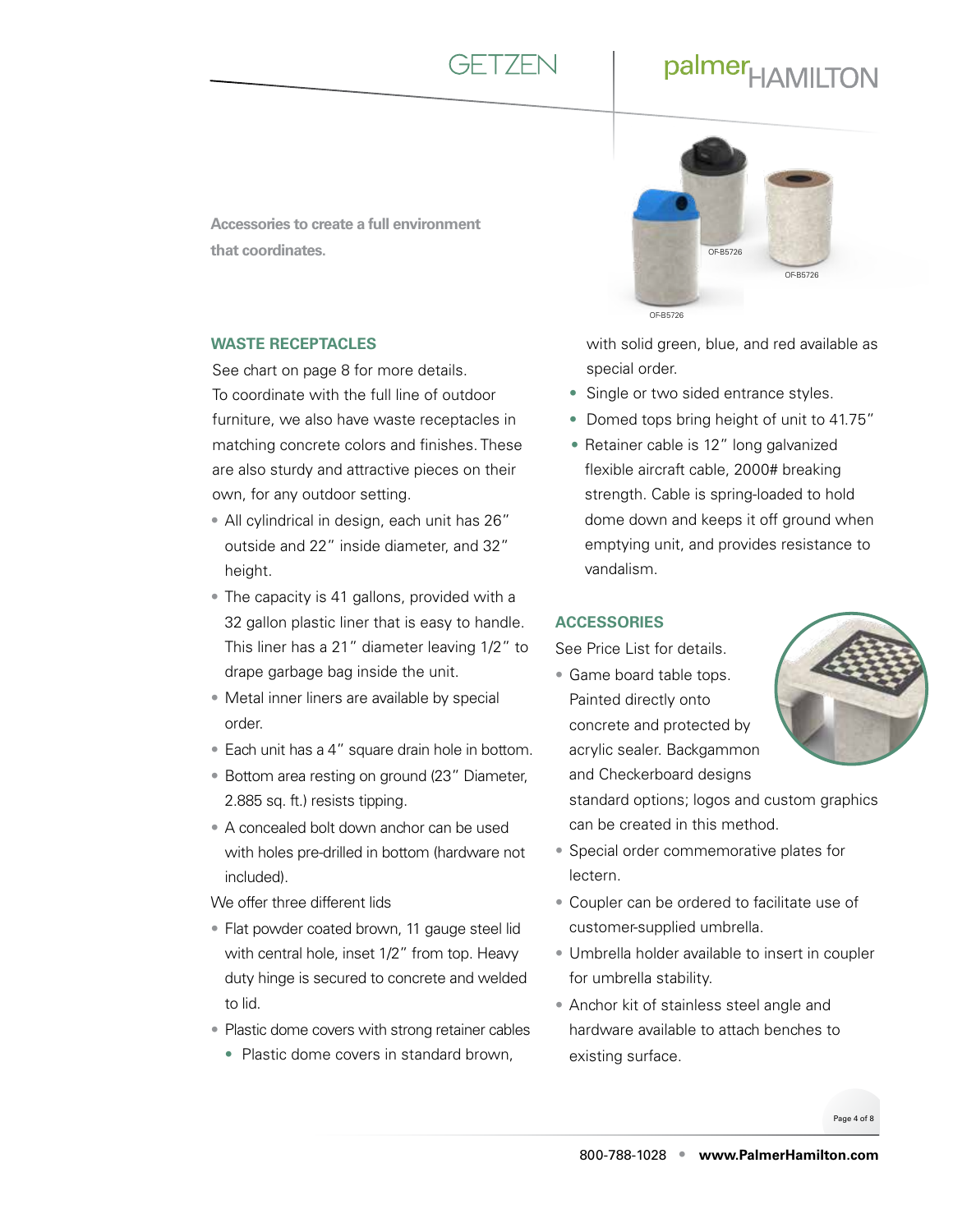![](_page_4_Picture_0.jpeg)

**Finishes to complement the surrounding architecture while providing comfort for visitors.**

### **COLORS/FINISHES**

**Standard** Sandblast Finishes

![](_page_4_Picture_5.jpeg)

**Special Sandblast Finishes (upgrades) Premium Group A**

![](_page_4_Picture_7.jpeg)

SB8 Graphite

### **Standard** Exposed Aggregate

![](_page_4_Picture_10.jpeg)

Available on limited bench models only; see following charts.

### **Acrylic Sealer**

Acrylic Sealer is provided on all models unless declined. Sealer is highly recommended as it protects the surface and makes cleanup easier. Two coats of commercial semi-gloss sealer is applied to the product. Other sealer options available; call for information.

#### **SHIPPING**

Most models ship fully assembled. Exceptions are noted in the specification charts that follow.

#### **WARRANTY**

5 year standard warranty. See our [website](https://palmerhamilton.com/resources/warranty).

Page 5 of 8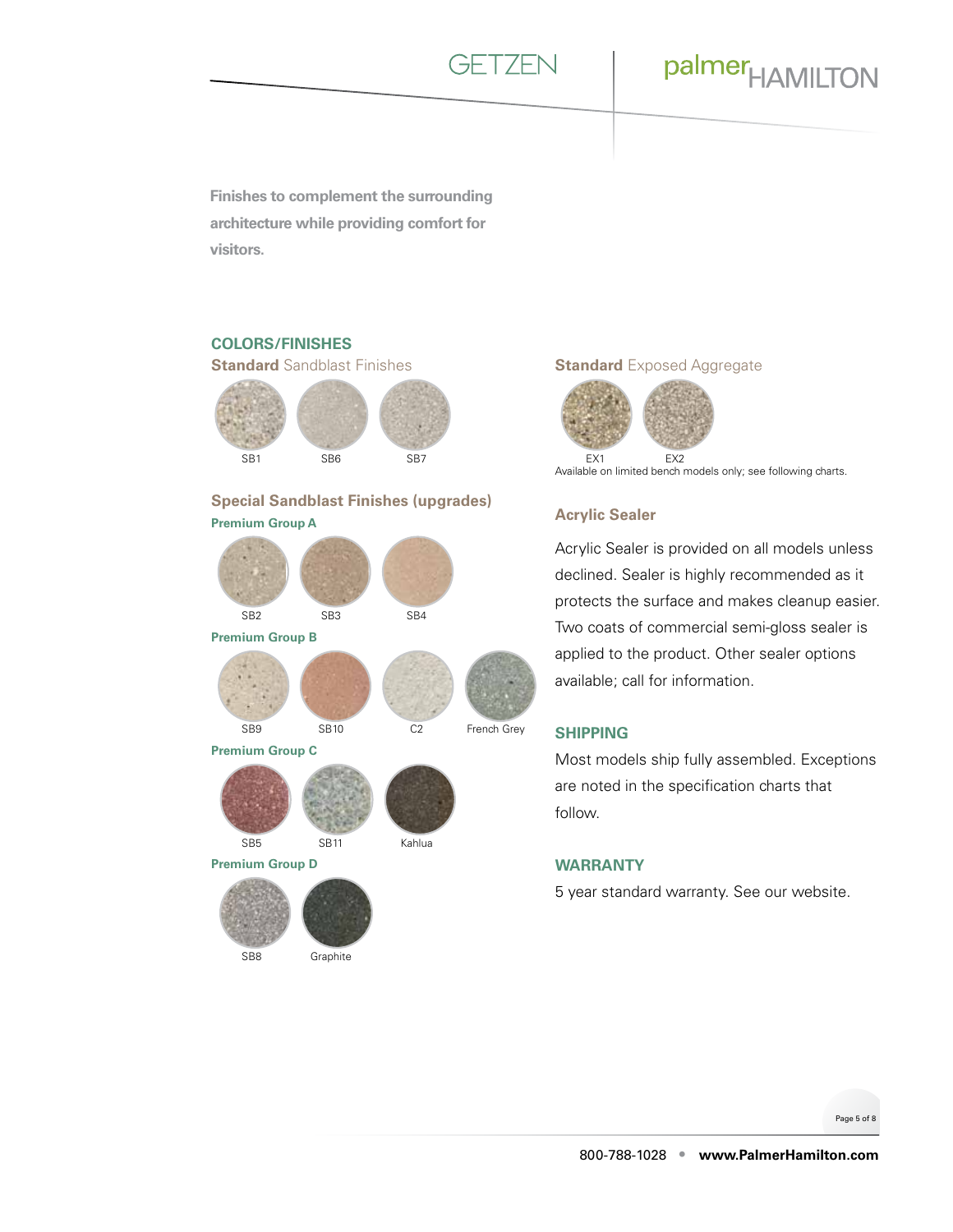### **GETZEN**

# palmer<sub>HAMILTON</sub>

![](_page_5_Picture_2.jpeg)

### **SPECIFICATIONS**

| <b>MODEL</b><br><b>NUMBER</b> | <b>DESCRIPTION</b>                                                                | <b>DIMENSIONS</b><br>(IN)                                    | <b>SEATING</b><br><b>CAPACITY</b> | <b>STANDARD</b><br><b>FINISHES</b> | <b>PRODUCT</b><br><b>WEIGHT</b><br>(LB)        | <b>NUMBER</b><br>OF<br><b>PALLETS</b> | <b>PALLET SIZE</b><br>1<br>$L \times W \times H$ (IN) | PALLET SIZE<br>$\overline{2}$<br>$L \times W \times H$ (IN) | <b>PALLET SIZE</b><br>3<br>$L \times W \times H$ (IN) |
|-------------------------------|-----------------------------------------------------------------------------------|--------------------------------------------------------------|-----------------------------------|------------------------------------|------------------------------------------------|---------------------------------------|-------------------------------------------------------|-------------------------------------------------------------|-------------------------------------------------------|
| <b>Traditional Tables</b>     |                                                                                   |                                                              |                                   |                                    |                                                |                                       |                                                       |                                                             |                                                       |
| OF-T6140                      | 40" round table<br>with attached<br>seating                                       | Size: 68 Dia x 30.5 H<br>Table Top: 40 Dia<br>Bench: 17 H    | 8                                 | SB1, SB6 and SB7                   | 1,175                                          | 2                                     | $42 \times 42 \times 28$                              | 76 x 32 x 35                                                |                                                       |
| OF-T6114                      | 40" round table<br>with attached<br>seating and<br>wheelchair access              | 68 x 68 x 30.5 H<br>Table Top: $40 \times 49$<br>Bench: 17 H | $6 + 1WC$                         | SB1, SB6 and SB7                   | 1,175                                          | $\overline{2}$                        | 54 x 42 x 24                                          | 76 x 32 x 35                                                |                                                       |
| OF-T6240                      | 40" square table<br>with attached<br>seating                                      | 68 x 68 x 30.5 H<br>Table Top: $40 \times 40$<br>Bench: 17 H | 8                                 | SB1, SB6 and SB7                   | 1,212                                          | $\overline{2}$                        | $42 \times 42 \times 28$                              | 76 x 32 x 35                                                |                                                       |
| OF-T6214                      | 40" square table<br>with attached<br>seating and<br>wheelchair access             | 68 x 68 x 30.5 H<br>Table Top: $40 \times 62$<br>Bench: 17 H | $6 + 1WC$                         | SB1, SB6 and SB7                   | 1,150                                          | $\overline{2}$                        | 54 x 42 x 21                                          | 76 x 32 x 36                                                |                                                       |
| OF-T7100                      | 36" square table<br>pedestal set with<br>four stools. Anchor<br>kits included.    | Table 36 x 36 x 29.5 H<br>Stool: 18 x 18 x 16.5 H            | 4                                 | SB1, SB6 and SB7                   | Table: 604 3<br>Stool:<br>315 ea               |                                       | $39 \times 39 \times 14$                              | $38 \times 32 \times 32$                                    | $42 \times 42 \times 20$                              |
| OF-T7102                      | 36" square table<br>pedestal set with<br>two stools. Anchor<br>kits included.     | Table 36 x 36 x 29.5 H<br>Stool: 18 x 18 x 16.5 H            | 2                                 | SB1, SB6 and SB7                   | Table: 604 3<br>Set: 1,234<br>Stool:<br>315 ea |                                       | $39 \times 39 \times 14$                              | $38 \times 32 \times 32$                                    | 38 x 32 x 20                                          |
|                               | <b>Contemporary Tables</b>                                                        |                                                              |                                   |                                    |                                                |                                       |                                                       |                                                             |                                                       |
| OF-T7000                      | 40" square<br>contemporary<br>table with two<br>stools. Anchor kits<br>included.  | Table: 40 x 40 x 32 H<br>Stool: 18 x 18 x 18 H               | 2                                 | SB1, SB6 and SB7                   | Table: 935 1<br>Set: 1,435<br>Stool:<br>250 ea |                                       | 48 x 48 x 38                                          |                                                             |                                                       |
| OF-T7050                      | 40" square<br>contemporary<br>table with four<br>stools. Anchor kits<br>included. | Table: 40 x 40 x 32 H<br>Stool: 18 x 18 x 18 H               | 4                                 | SB1, SB6 and SB7                   | Table: 935 2<br>Set: 1,935<br>Stool:<br>250 ea |                                       | 48 x 48 x 38                                          | $38 \times 32 \times 24$                                    |                                                       |

Page 6 of 8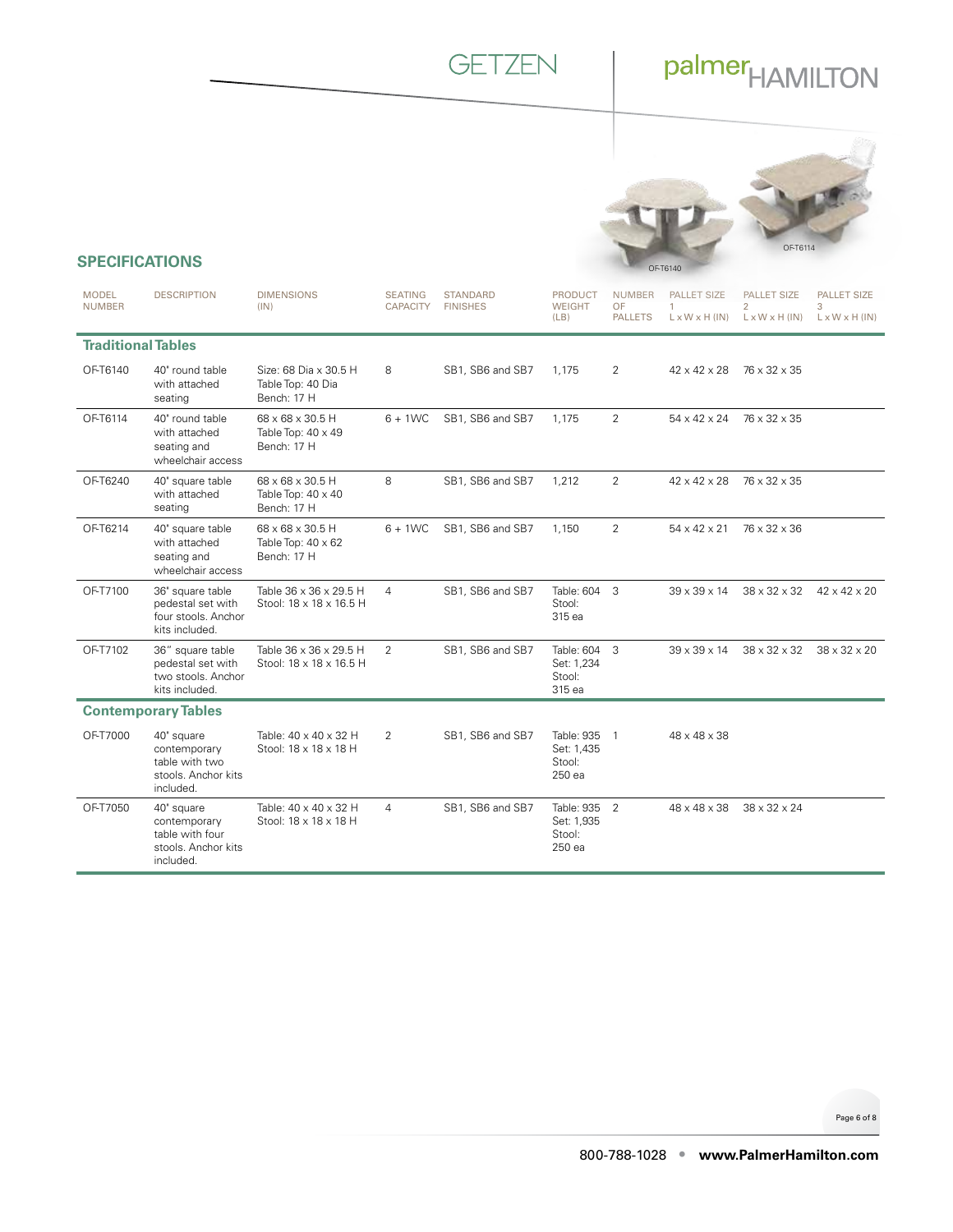![](_page_6_Picture_0.jpeg)

![](_page_6_Picture_2.jpeg)

### **SPECIFICATIONS**

| <b>MODEL</b><br><b>NUMBER</b> | <b>DESCRIPTION</b>                        | <b>DIMENSIONS</b><br>(IN)                                                  | <b>STANDARD</b><br><b>FINISHES</b> | <b>PRODUCT</b><br><b>WEIGHT</b><br>(LB) | <b>NUMBER</b><br>OF PALLETS | <b>PALLET SIZE</b><br>L x W x H<br>(IN) |
|-------------------------------|-------------------------------------------|----------------------------------------------------------------------------|------------------------------------|-----------------------------------------|-----------------------------|-----------------------------------------|
| <b>Campus Benches</b>         |                                           |                                                                            |                                    |                                         |                             |                                         |
| OF-B5624                      | 24" square<br>campus bench                | 24 L x 24 W x 16 H                                                         | EX1, EX2, SB1, SB6<br>and SB7      | 476                                     | $\mathbf{1}$                | $30 \times 32 \times 25$                |
| OF-B5630                      | 30" square<br>campus bench                | 30 x 30 x 18 H                                                             | SB1, SB6 and SB7                   | 800                                     | $\mathbf{1}$                | $36 \times 36 \times 25$                |
| OF-B5636                      | 36" square<br>campus bench                | 36 x 36 x 18 H                                                             | EX1, EX2, SB1, SB6<br>and SB7      | 965                                     | $\mathbf{1}$                | $39 \times 39 \times 25$                |
| OF-B5726                      | 26" round<br>campus bench                 | 26 Dia x 18 H                                                              | SB1, SB6 and SB7                   | 180                                     | $\mathbf{1}$                | 36 x 36 x 35                            |
| OF-B5736                      | 36" round<br>campus bench                 | 36 Dia. x 18 H                                                             | SB1, SB6 and SB7                   | 827                                     | $\mathbf{1}$                | $39 \times 39 \times 50$                |
| OF-B5742                      | 42" round<br>campus bench                 | 42 Dia. x 18 H                                                             | SB1, SB6 and SB7                   | 940                                     | $\mathbf{1}$                | 45 x 45 x 25                            |
| OF-B5748                      | 48" round<br>campus bench                 | 48 Dia. x 18 H                                                             | SB1, SB6 and SB7                   | 1125                                    | $\mathbf{1}$                | $50 \times 50 \times 25$                |
| OF-B56722418                  | 72" rectangular<br>campus bench           | 72 L x 24 W x 18 H                                                         | SB1, SB6 and SB7                   | 1360                                    | $\mathbf{1}$                | 76 x 32 x 24                            |
| OF-B5921                      | 77" curved<br>rectangular<br>campus bench | 77 L x 17.75 W x 17 H                                                      | SB1, SB6 and SB7                   | 1392                                    | $\mathbf{1}$                | 86 x 32 x 25                            |
| <b>Plaza Benches</b>          |                                           |                                                                            |                                    |                                         |                             |                                         |
| OF-B5340                      | 48" plaza bench<br>with 2 legs            | 48 L x 14 W x 17 H                                                         | SB1, SB6 and SB7                   | 310                                     | $\mathbf{1}$                | $54 \times 32 \times 25$                |
| OF-B5350                      | 60" plaza bench<br>with 2 legs            | 60 L x 14 W x 17 H                                                         | SB1, SB6 and SB7                   | 350                                     | $\mathbf{1}$                | 64 x 32 x 25                            |
| OF-B5360                      | 72" plaza bench<br>with 3 legs            | 72 L x 14 W x 17 H                                                         | SB1, SB6 and SB7                   | 403                                     | $\mathbf{1}$                | 76 x 32 x 24                            |
| OF-B5370                      | 84" plaza bench<br>with 3 legs            | 84 L x 14 W x 17 H                                                         | SB1, SB6 and SB7                   | 430                                     | $\mathbf{1}$                | 86 x 32 x 25                            |
| OF-B5900                      | 58" curved bench<br>with 2 legs           | 58.5 L x 14 W x 17 H                                                       | SB1, SB6 and SB7                   | 308                                     | $\mathbf{1}$                | 64 x 32 x 25                            |
| OF-B5910                      | 72" curved bench<br>with 3 legs           | 72.5 L x 14 W x 17 H                                                       | SB1, SB6 and SB7                   | 466                                     | $\mathbf{1}$                | 76 x 32 x 25                            |
| <b>Outdoor Classrooms</b>     |                                           |                                                                            |                                    |                                         |                             |                                         |
| OF-D363030V                   | Classroom Desk<br>and Seat                | Desk: 24 x 19 x 2.5<br>Seat: 18 Dia. x 18 H<br>Slab: 24-30 tapers x 36 L   | SB6 and SB7                        | 482                                     | $\mathbf{1}$                | $38 \times 32 \times 50$                |
| OF-D484844L                   | Classroom<br>Lectern                      | Lectern: $24 \times 20 \times 2.5$<br>Height: 37 - 44<br>Base: 48 x 48 x 3 | SB6 and SB7                        | 1,000                                   | $\mathbf{1}$                | $38 \times 32 \times 50$                |

Page 7 of 8